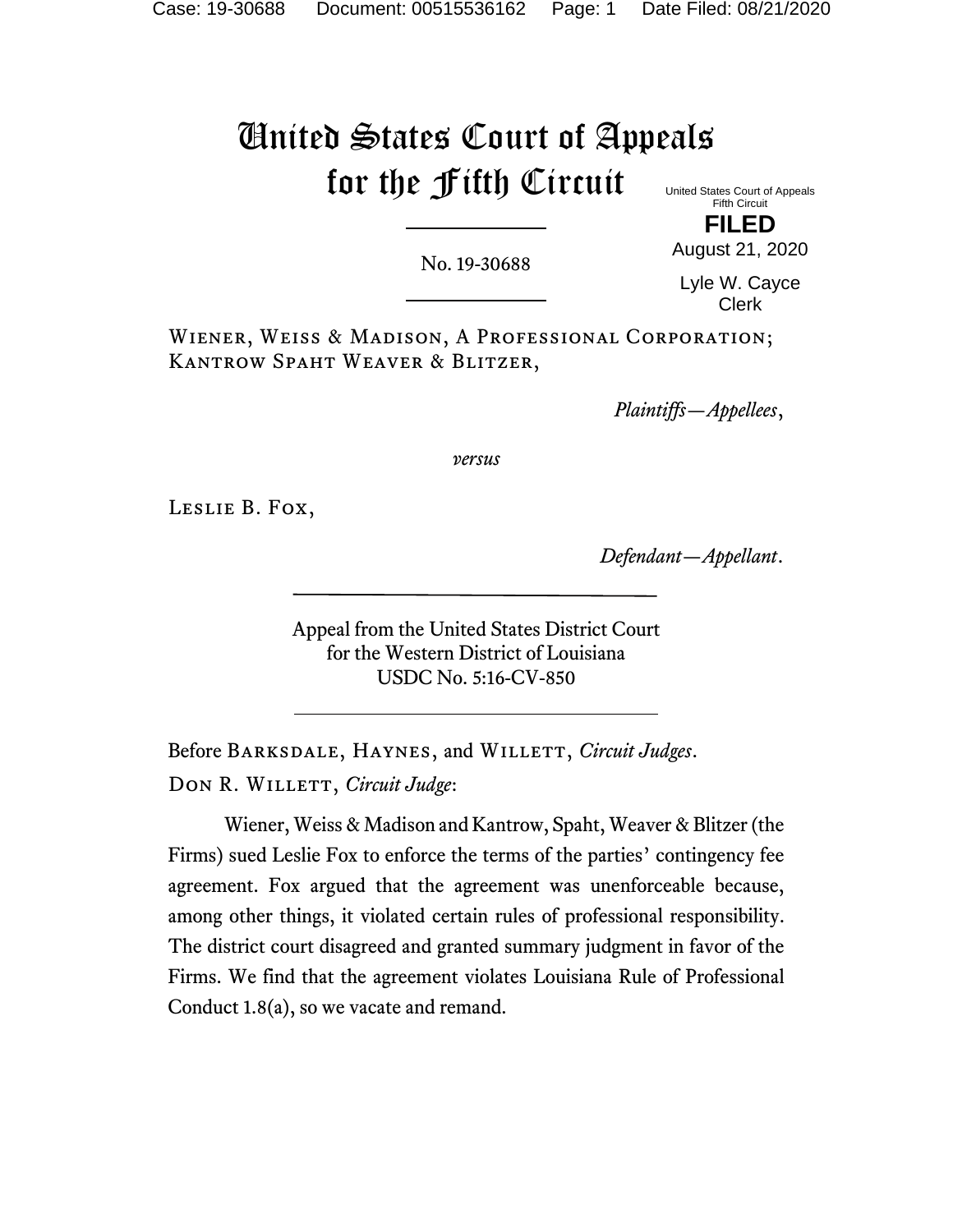I

In 2009, four years after Fox filed for divorce from her husband, Harold L. Rosbottom, Jr., the divorce court appointed a receiver to assume control of the couple's community estate, which consisted primarily of "state-licensed gaming enterprises" that operated in Louisiana (the Community Entities). "Less than one hour later," Rosbottom filed for Chapter 11 bankruptcy in the Western District of Louisiana, effectively transferring the contested property division from Texas family court to federal bankruptcy court. So Fox engaged the Firms.

The Firms originally agreed to represent Fox "in connection with the [] bankruptcy cases and any and all matters related to those bankruptcy cases" at an hourly rate. But because her assets were tied up in the bankruptcy proceedings, the Firms agreed to seek their fees directly from the court, payable from the community estate. On March 1, 2010, the Firms filed a "Substantial Contributions Application," seeking more than \$1.2 million in fees. The bankruptcy court approved the application, and the Firms were paid their \$1.2 million, plus interest.

Because the Firms believed it was "highly unlikely" that the court would approve another substantial contribution claim, but there was work left to be done, they proposed a contingency fee agreement. The agreement assigned the Firms up to a  $35\%$  interest<sup>[1](#page-1-0)</sup> in the gross proceeds (whether cash or property) that Fox received for her claims against the bankruptcy estate and as an equity owner of the bankruptcy estate of her husband. Fox signed the agreement.

<span id="page-1-0"></span><sup>&</sup>lt;sup>1</sup> The percentage of the contingency fee varied depending on the overall value of Fox's recovery.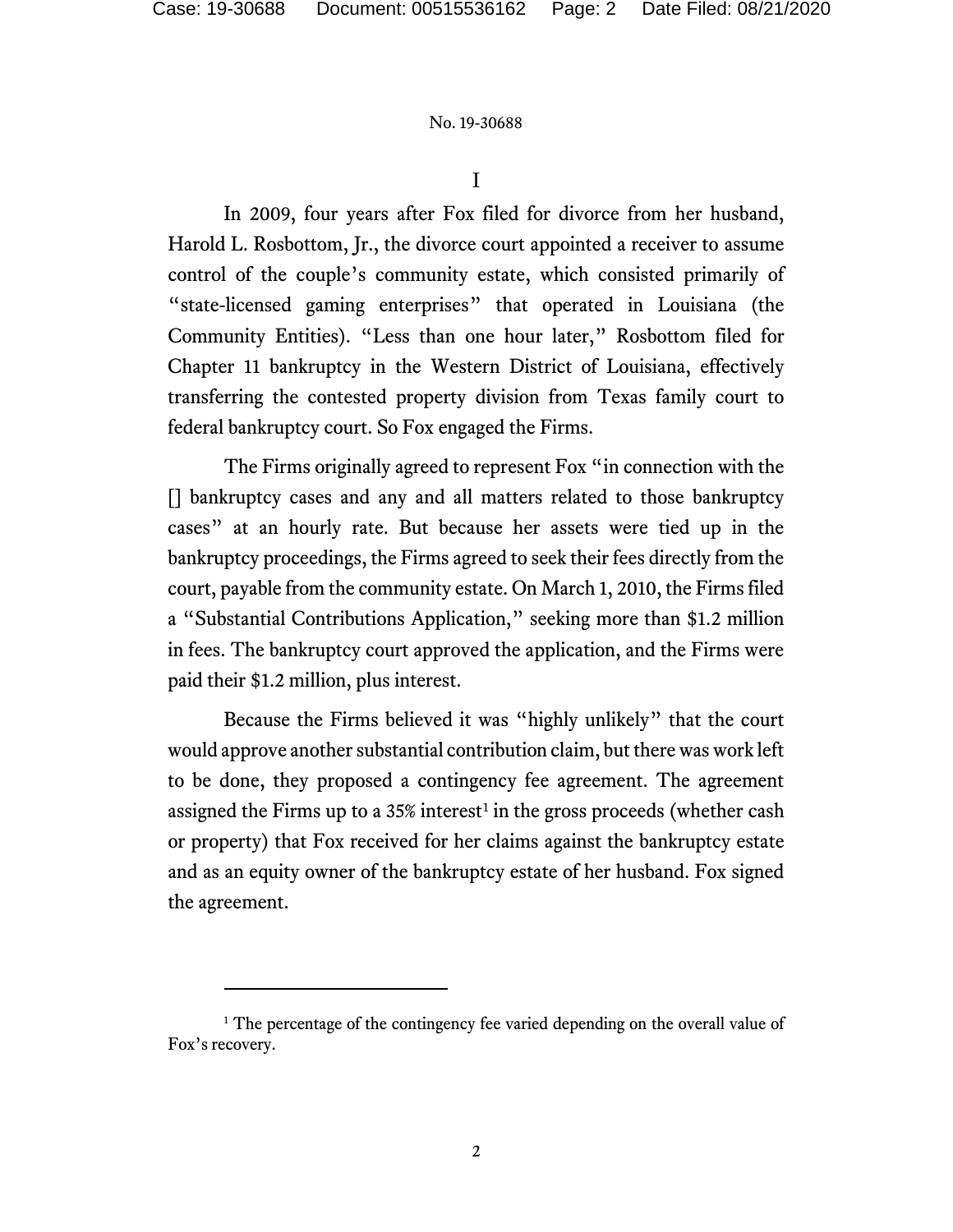By 2013, the Community Entities, whose assets had been depleted by Rosbottom's mismanagement,<sup>[2](#page-2-0)</sup> were enjoying a positive cashflow and had satisfied much of their debt. And on May 1, 2013, the bankruptcy court approved a proposed Plan of Reorganization for the Community Entities. The Plan granted Fox a 100% interest in ABC Holding, LLC—later renamed Louisiana Truck Stop and Gaming (LTSG)—a holding company comprised of the Community Entities. However, Fox could not receive her entire interest until all creditors were paid, Louisiana gaming authorities approved the transfer, and Fox obtained a final, unappealable divorce decree and community partition.

Following the Plan's approval, the Firms informed Fox that their work was complete and that, if Fox "wanted them to stay on," she had "to increase the contingency percentage." The Firms then provided her with a revised contingency agreement, which increased the Firms' contingency fee to 40% of the gross proceeds, including her proceeds as the full equity owner of LTSG, from the bankruptcy proceedings. Fox signed the agreement.

After the new agreement (the 2013 CFA) was signed, the Firms worked to expedite the Plan's consummation, including by searching for a lender to loan LTSG funds to pay the Community Entities' remaining creditors. Business First Bank ultimately provided two loans to LTSG, which Fox, exclusively, guaranteed.

In early 2016, before Fox received full ownership and control of LTSG from the bankruptcy court, the Firms asked her to execute a new agreement. Having determined that the 2013 CFA was "unwieldy for LTSG as well as the [F]irms," and "convinced that it was not the best approach for [Fox] or

<span id="page-2-0"></span><sup>&</sup>lt;sup>2</sup> In 2012, Rosbottom was convicted of bankruptcy fraud and money laundering and sentenced to ten years in federal prison. He was also ordered to pay restitution to Fox.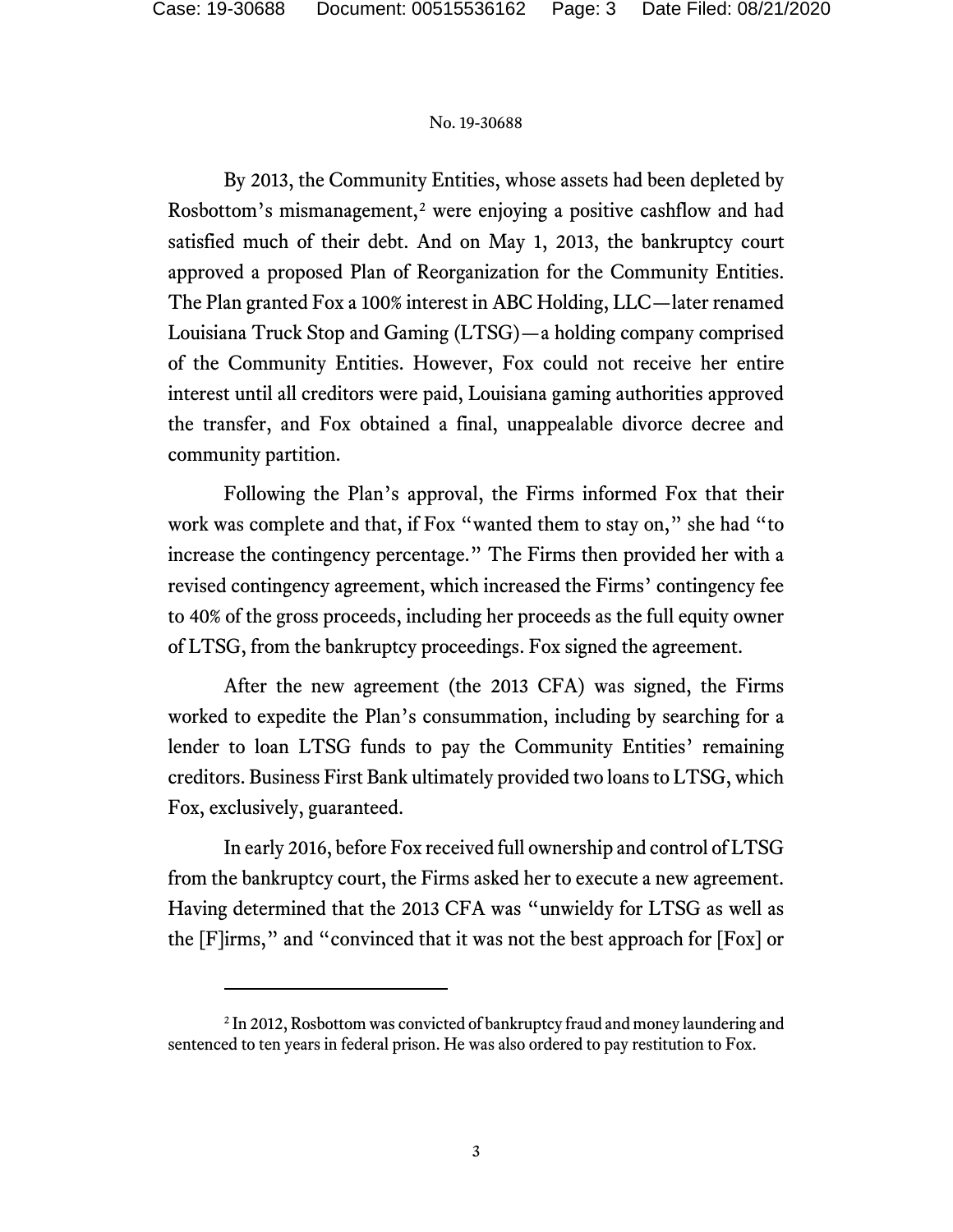the companies," the Firms sought to amend the 2013 CFA so that the "[F]irms receive 40% of any distributions of property or cash that [Fox] receive[s] rather than any outright ownership." Though they had not done so with the previous agreements, the Firms recommended that Fox seek independent legal advice about whether to execute this new, eleven-page contingency agreement. Fox did just that, and her independent counsel advised against executing the revised agreement—advice Fox took.

Presumably (though the parties don't say exactly) relations soured between Fox and the Firms after she declined to sign the revised agreement, and the Firms eventually filed suit against Fox for breach of contract and to enforce specific performance of the 2013 CFA. In the alternative, the Firms raised a quantum meruit claim. Fox answered, in relevant part, that the Firms' claims are "barred because their fee agreements violate the Louisiana Rules of Professional Conduct" and "are void due to vagueness and ambiguity."

The parties filed cross-motions for partial summary judgment concerning Fox's claim that the Firms'failure to comply with Louisiana Rule of Professional Conduct 1.8(a) invalidated the 2013 CFA as a matter of law. On March 20, 2018, the district court granted partial summary judgment for the Firms, concluding that Rule 1.8(a), which concerns entering into business transactions with clients, did not apply to the 2013 CFA.

Two years later, the parties again filed cross-motions for summary judgment, this time concerning whether the fee-agreement modifications were "fair and reasonable" and whether the Firms' fee was "reasonable" in compliance with Rule 1.5(a). The Firms also moved to strike Fox's experts. The district court struck the experts and again granted summary judgment in favor of the Firms. Based on this ruling, the district court entered its final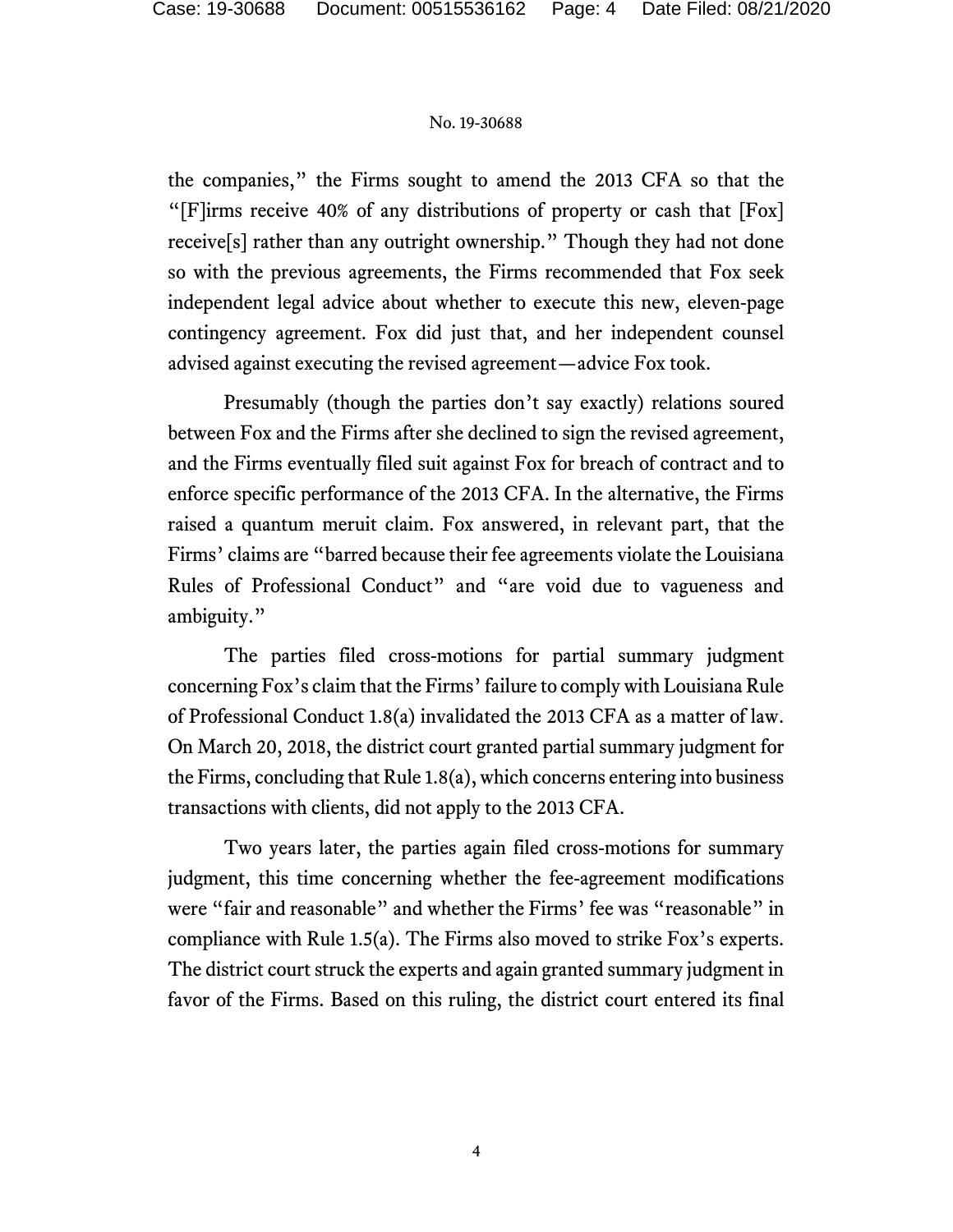judgment and ordered Fox "to specifically perform her obligations under the [2013 CFA] . . . and pay all fees, costs, and expenses due to the Firms."

Fox now appeals.

# II

Fox argues, among other things, that the Firms failed to comply with Rule 1.8(a) of the Louisiana Rules of Professional Conduct, invalidating the 2013 CFA. And because our resolution of this issue is dispositive, we do not reach Fox's other arguments on appeal.

We review the applicability of rules of ethics—a question of law—de novo,<sup>[3](#page-4-0)</sup> and because we are sitting in diversity, we apply Louisiana law.<sup>[4](#page-4-1)</sup>

But first, we must address the scope of our jurisdiction. The Firms argue that we do not have jurisdiction to consider whether they violated Rule 1.8(a) because Fox did not notice this issue in her notice of appeal, failing to abide by the mandatory requirements of Federal Rule of Appellate Procedure 3(c). [5](#page-4-2) Specifically, the district court dismissed Fox's Rule 1.8(a) argument in its March 20, 2018 summary judgment order, but Fox's notice of appeal did not mention that order. Instead, she identified that she would be appealing: (1) the May 14, 2019 Judgment; (2) the May 20, 2019 Amended Judgment; and (3) the August 1, 2019 denial of Fox's Motion for Reconsideration.

<span id="page-4-0"></span><sup>3</sup> *In re: Deepwater Horizon*, 824 F.3d 571, 577 (5th Cir. 2016); *see also F.D.I.C. v. U.S. Fire Ins. Co.*, 50 F.3d 1304, 1310–11 (5th Cir. 1995); *cf. Pesantes v. United States*, 621 F.2d 175, 177–78 (5th Cir. 1980).

<span id="page-4-1"></span><sup>4</sup> *See Erie R. Co. v. Tompkins*, 304 U.S. 64, 78 (1938); *Bloom v. Aftermath Pub. Adjusters, Inc.*, 902 F.3d 516, 518 (5th Cir. 2018).

<span id="page-4-2"></span><sup>5</sup> *See Torres v. Oakland Scavenger Co.*, 487 U.S. 312, 317 (1988); *see also Hamer v. Neighborhood Hous. Serv. of Chi.*, 138 S. Ct. 13, 17 (2017) ("If properly invoked, mandatory claim-processing rules must be enforced.").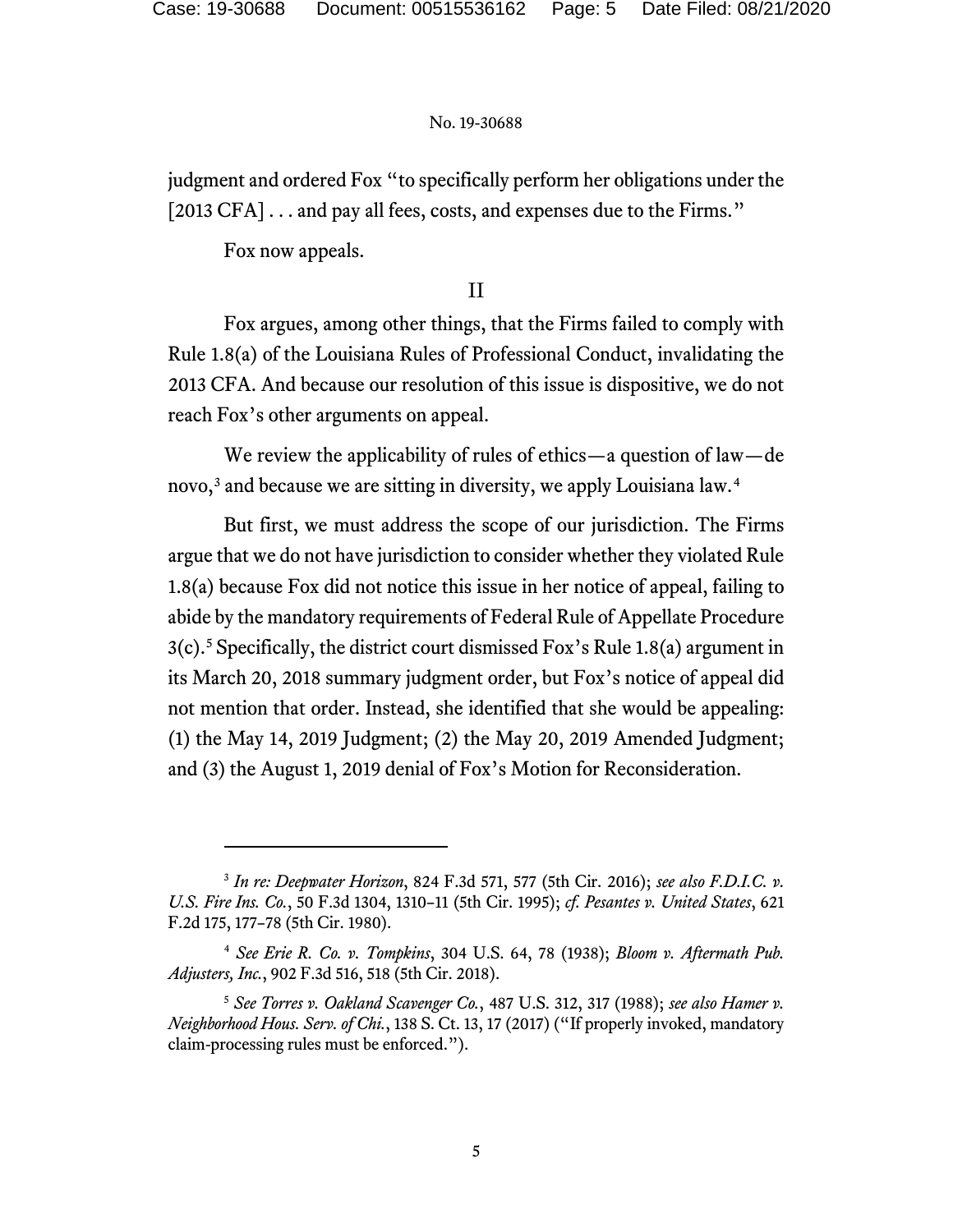Rule 3(c) "requires the appellant to 'designate the judgment, order, or part thereof appealed from' in the notice of appeal."[6](#page-5-0) The purpose of this rule, like so many rules of procedure, is to provide notice to the opposition and the court of the issues the appellant is challenging.<sup>[7](#page-5-1)</sup> So where an appellant notices a particular judgment, we may not review other judgments "which are not expressly referred to" in the notice of appeal,<sup>[8](#page-5-2)</sup> *unless* "the intent to appeal can be fairly inferred, and [] the appellee is not prejudiced or misled by the mistake."<sup>[9](#page-5-3)</sup>

In *Friou*, we considered whether we had jurisdiction to consider an appeal from the district court's grant of summary judgment, even though it was not specified in the notice of appeal.<sup>[10](#page-5-4)</sup> Instead, the notice specified the district court's denial of a motion to reconsider.<sup>[11](#page-5-5)</sup> We held that, although the appellant's notice of appeal was imperfect, we still had jurisdiction because

<span id="page-5-5"></span><sup>11</sup> *Id.*

<sup>6</sup> *New York Life Ins. Co. v. Deshotel*, 142 F.3d 873, 884 (5th Cir. 1998).

<sup>7</sup> *Torres*, 487 U.S. at 318.

<span id="page-5-2"></span><span id="page-5-1"></span><span id="page-5-0"></span><sup>8</sup> *C.A. May Marine Supply Co. v. Brunswick Corp.*, 649 F.2d 1049, 1056 (5th Cir. July 1981).

<span id="page-5-3"></span><sup>9</sup> *Friou v. Phillips Petroleum Co.*, 948 F.2d 972, 974 (5th Cir. 1991) ("If there is an error in designating a judgment appealed, the error should not bar an appeal if the intent to appeal a particular judgment can be fairly inferred, and if the appellee is not prejudiced or misled by the mistake.").

We may also consider an unnoticed order where the appeal is from a final judgment and the unnoticed order is "inextricably intertwined with the final judgment." *New York Life Ins. Co.*, 142 F.3d at 884 (internal quotation omitted). While we need not reach whether the "intertwined with" path would also justify our jurisdiction in this case, we highlight what is certainly true of both lines of cases: we are principally concerned with ensuring fair notice to all parties and the courts. By focusing on notice, as opposed to strict construction of mechanical rules, we seek to discourage appellees' games of "gotcha" while insisting on appellants' abidance with the spirit of the Federal Rules of Appellate Procedure.

<span id="page-5-4"></span><sup>10</sup> 948 F.2d at 974.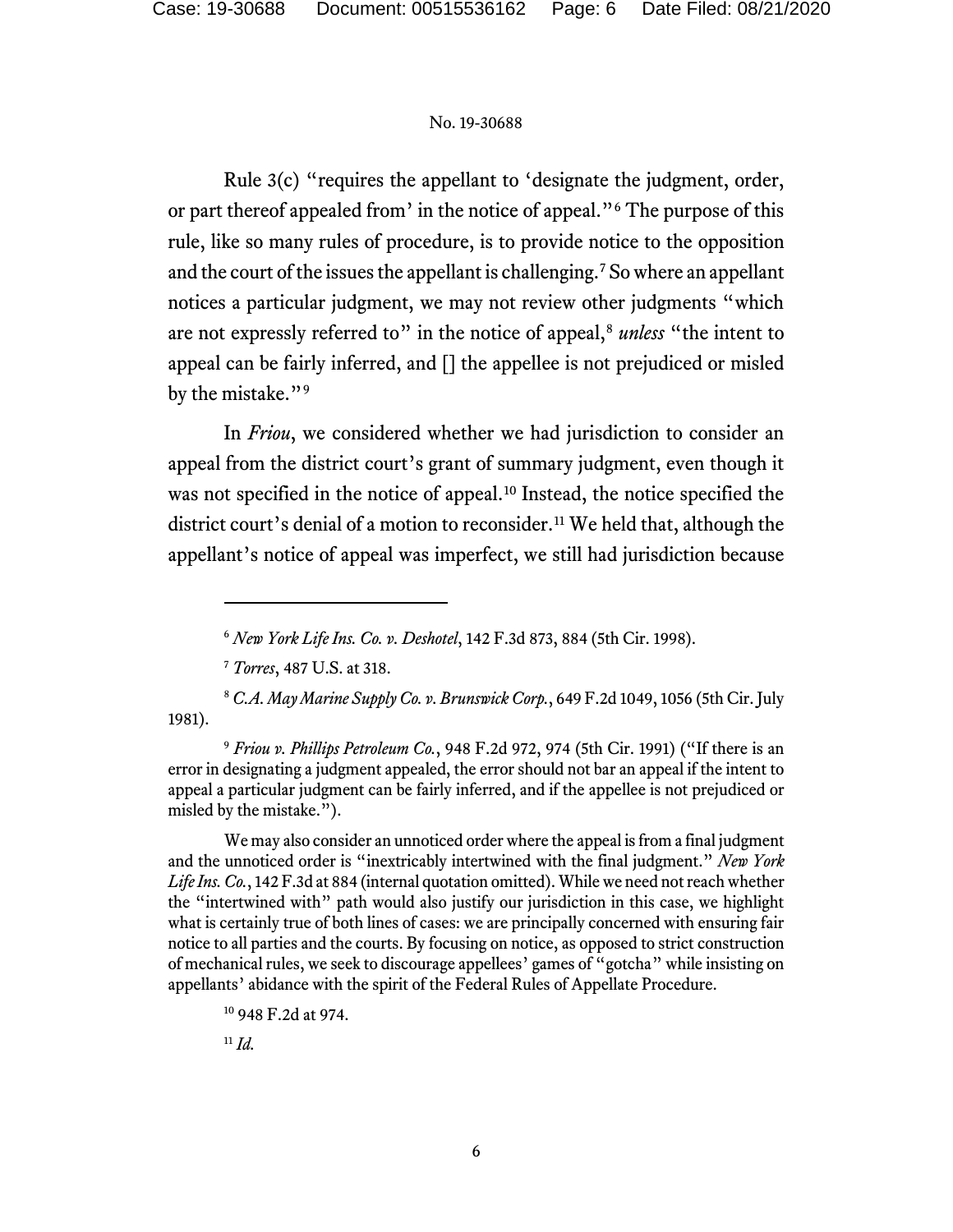the *unnoticed* summary judgment order was the subject of the *noticed* denial of reconsideration.[12](#page-6-0) Therefore, the appellee could fairly infer that appellants intended to appeal the underlying summary judgment order,<sup>[13](#page-6-1)</sup> evidenced by the fact that the parties had fully briefed the issues concerning the grant of summary judgment and the appellee did not aver that it was prejudiced or misled by the imperfect notice of appeal. [14](#page-6-2) The same is true in this case.

The Firms point out that Fox's notice of appeal did not reference the March 2018 order rejecting her Rule 1.8(a) argument. True. But though Fox's notice may not have been perfect, it was sufficient to provide us with jurisdiction*.* [15](#page-6-3) As was the case in *Friou*, Fox here noticed the denial of her motion for reconsideration, and in that motion, Fox had asked the district court to reconsider its summary judgment ruling regarding Rule 1.8(a). And the Firms acknowledged the Rule 1.8(a) issue in their response to Fox's motion.[16](#page-6-4) Therefore, the Firms could fairly infer that Fox intended to appeal the Rule 1.8(a) summary judgment ruling because it was a subject of the motion to reconsider that she did notice.[17](#page-6-5) Further, both parties briefed the underlying Rule 1.8(a) issue in their briefs on appeal, and the Firms have not

<sup>12</sup> *Id.*

<sup>13</sup> *Id.*

<span id="page-6-2"></span><span id="page-6-1"></span><span id="page-6-0"></span><sup>14</sup> *Id.*; *see also DeVoss v. Sw. Airlines Co.*, 903 F.3d 487, 489 n.1 (5th Cir. 2018) (finding that failure to adequately brief an argument on appeal forfeits it).

<sup>15</sup> *Friou*, 948 F.2d at 974

<span id="page-6-5"></span><span id="page-6-4"></span><span id="page-6-3"></span><sup>&</sup>lt;sup>16</sup> In their opposition to the motion for reconsideration, the Firms noted that "Fox" has asked the court to reconsider its March 20, 2018 ruling on the parties' prior crossmotions for summary judgment on the applicability  $\dots$  of  $\dots$  1.8(a)." They did not argue that this request was inadequately, untimely, or improperly raised. So, the Firms seem to have been on notice and accepted that the March 2018 order concerning Rule 1.8(a) was part of the Motion for Reconsideration.

<sup>17</sup> *Friou*, 948 F.2d at 974.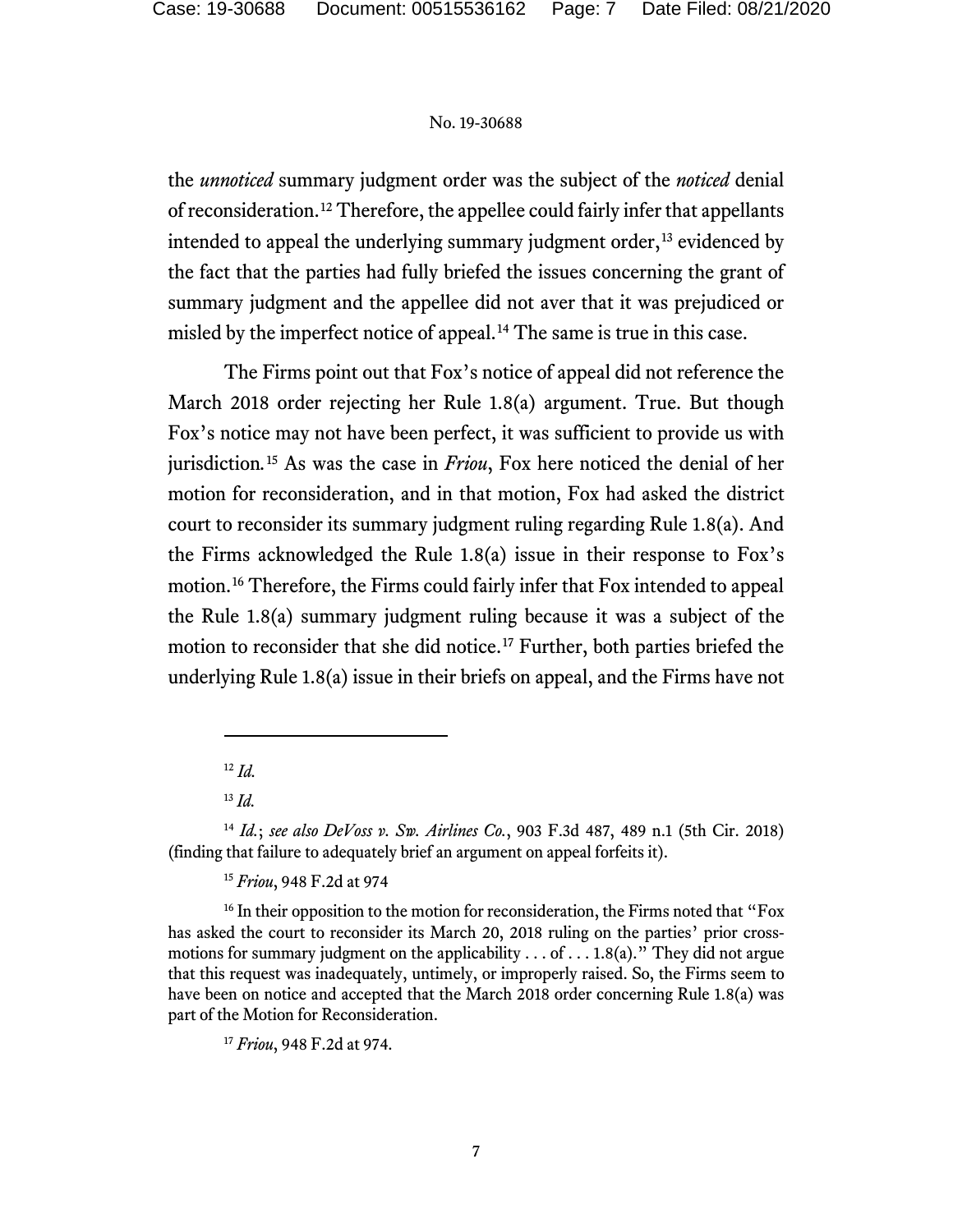argued that they were prejudiced or misled by Fox's imperfect notice. Taken together, these facts and our liberal construction demonstrate that any inadequacies in Fox's notice of appeal do not deprive us of jurisdiction.

## III

Satisfied of our jurisdiction, we can turn to the law. Louisiana Rule of Professional Conduct 1.8(a) provides that "[a] lawyer shall not enter into a business transaction with a client" unless, among other things, the client is (1) advised in writing "of the desirability of seeking" the advice of independent legal counsel; and (2) given a reasonable opportunity to do so. Without question, the Firms did not advise Fox to seek the advice of independent counsel before signing the 2013 CFA, and "[a]n attorney-client contract which directly violates a disciplinary rule is unenforceable."[18](#page-7-0) So the only question that remains is whether the 2013 CFA amounted to a business transaction, such that the Firms violated Rule 1.8(a) by failing to encourage Fox to consult with an independent attorney.

The Firms argue—and the district court concluded—that the 2013 CFA was not a business transaction because it did not convey an interest in property; it only provided the Firms a *future* claim to 40% of the proceeds of the bankruptcy proceedings, to the extent there were any. But this strained definition of "business transaction" deprives Rule 1.8(a) of its very purpose and borders on (if not crosses over into) absurdity. As members of this court have urged, Rule 1.8(a) exists to impose "prohibitions and restrictions aimed at preventing . . . conflicts" between the client's and the lawyer's own interests.[19](#page-7-1) And as the Nevada Supreme Court ably explained, "[a] business

<sup>18</sup> *Hodges v. Reasonover*, 103 So. 3d 1069, 1073 (La. 2012).

<span id="page-7-1"></span><span id="page-7-0"></span><sup>19</sup> *Beets v. Scott*, 65 F.3d 1258, 1297 (5th Cir. 1995) (King, J., dissenting, joined by Politz, Garwood, Smith, and Wiener, JJ.).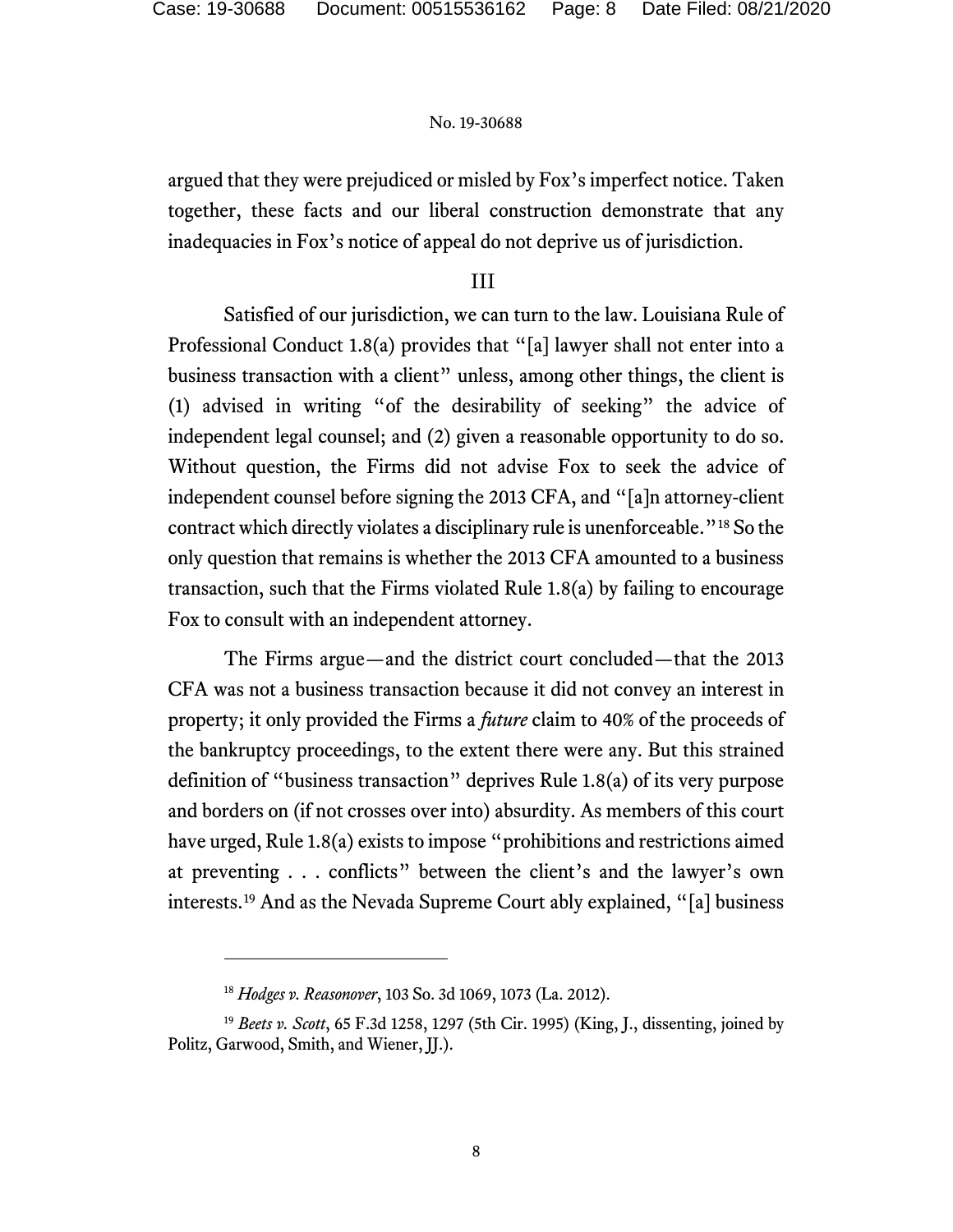transaction occurs when an attorney places himself in a position wherein the exercise of his professional judgment on behalf of his clients would be affected by his own financial interest."<sup>[20](#page-8-0)</sup>

Contrary to the Firms' suggestion otherwise, it seems such potential conflicts are rarely more present than during a contingency fee relationship where the attorney seeks to gain a property interest in the client's business at the end of the representation. At bottom, the risk of conflict, and in turn the appearance of impropriety,  $21$  is certainly *no less* present where an attorney possesses a future interest in a client's property as opposed to a present interest. For example, in this case, the Firms had a financial interest in Fox obtaining a loan to pay off LTSG's creditors more quickly. Yet, it was Fox, not the Firms, who had to bear the risk of personally guaranteeing that loan. Regardless of whether paying off the creditors sooner was in Fox's best interest, it is certainly true that because of the 2013 CFA, the Firms had their own financial interest in Fox obtaining the loan.

Louisiana has not squarely answered whether a contingency fee agreement for an ownership interest in a client's company raises Rule 1.8(a) concerns, but it has recognized that at least some contingency fee agreements implicate the Rule, irrespective of the fact that contingency fee agreements,

<span id="page-8-0"></span><sup>20</sup> *In re Discipline of Hardy*, 422 P.3d 708, \*2 (Nev. July 19, 2018) (Table) (internal quotation omitted).

<span id="page-8-1"></span><sup>21</sup> *See Zylstra v. Safeway Stores, Inc.*, 578 F.2d 102, 104 (5th Cir. 1978) ("[W]henever an attorney is confronted with a potential for choosing between actions which may benefit himself financially and an action which may benefit the class which he represents there is a reasonable possibility that some specifically identifiable impropriety will occur."); *Woods v. Covington Cty. Bank*, 537 F.2d 804, 807 n.1 (5th Cir. 1976) (noting that an attorney must "avoid even the appearance of impropriety" (internal quotation omitted)); *Horaist v. Doctor's Hosp. of Opelousas*, 266 F.3d 261, 266 (5th Cir. 2001) (considering the appearance of impropriety when considering whether to disqualify a client's attorney from acting as a witness.)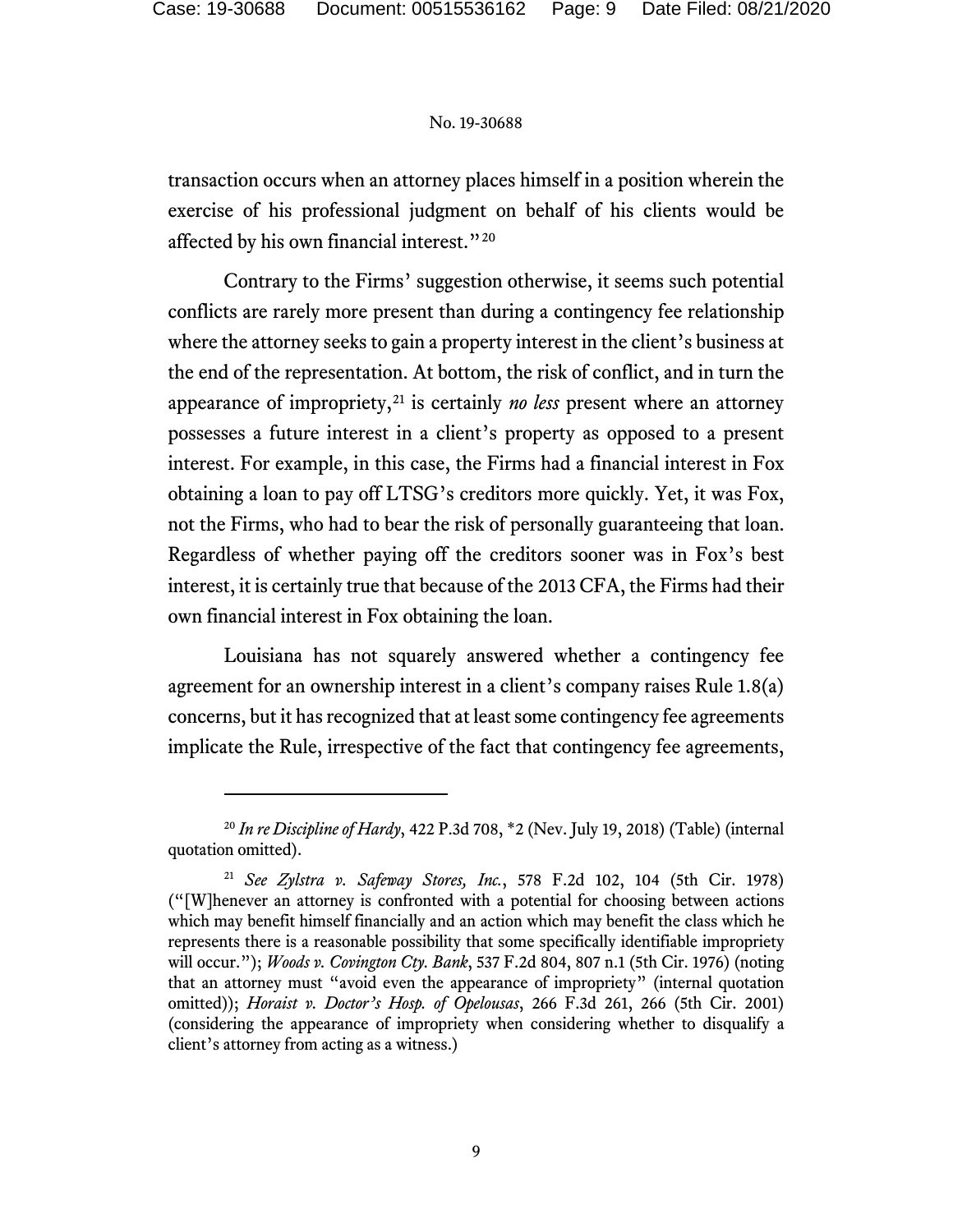by their nature, provide a future interest. [22](#page-9-0) This conclusion alone belies the Firms' argument that future interests cannot amount to business transactions.

And though few courts have addressed the exact question before us now, those who have expressly reject the Firms' argument. For instance, the Eleventh Circuit determined that a contingency fee agreement providing counsel stock in the client's corporation amounts to a business transaction. [23](#page-9-1) The court reasoned that such an agreement carries the risk that the attorney will overreach in advising his client because of his own financial interests in the matter.<sup>[24](#page-9-2)</sup> The Southern District of New York,<sup>[25](#page-9-3)</sup> the Western District of Kentucky,<sup>[26](#page-9-4)</sup> and a California state court<sup>27</sup>—from sea to shining sea—all

<sup>24</sup> *Mursten*, 619 F. App'x at 834-36.

<span id="page-9-3"></span><span id="page-9-2"></span><sup>25</sup> *Held & Hines LLP v. Hussain*, 2018 WL 4233809, at \*4 (S.D.N.Y. July 31, 2018) (finding Rule 1.8(a) implicated where contingency agreement created possibility of firm receiving ownership interest in client's business entities).

<span id="page-9-4"></span><sup>26</sup> *Inst'l Labor Advisors, LLC v. Allied Res., Inc.*, 2014 WL 4211196, at \*2, \*6 (W.D. Ky. Aug. 25, 2014) (finding Rule 1.8(a) implicated where contingency agreement entitled firm to 5% of "net profits realized by client in the ownership, operation, or sale" of certain reserves).

<span id="page-9-5"></span><sup>27</sup> *Passante v. McWilliam*, 62 Cal. Rptr. 2d 298 (Cal. Ct. App. 1997) (finding rules of ethics implicated by contingency fee agreement providing 3% interest in company if deal was accomplished).

<span id="page-9-0"></span> $22$  *In re Curry*, 16 So. 3d 1139, 1154 (La. 2009) (finding that attorney violated Rule 1.8(a) where client and attorneys entered into contingency fee agreement though attorneys did not urge their client to seek the advice of independent counsel).

<span id="page-9-1"></span><sup>23</sup> *Mursten v. Caporella*, 619 F. App'x 832, 834-36 (11th Cir. 2015). While the contingency fee agreement here concerned an ownership interest in an LLC, not stock in a corporation, ownership interest is the LLC.-equivalent of corporate stock. *See Olmstead v. F.T.C.*, 44 So. 3d 76, 80 (Fla. 2010) ("An LLC is a type of corporate entity, and an ownership interest in an LLC is personal property that is reasonably understood to fall within the scope of 'corporate stock.'"); *cf. When the Lawyer Owns the Client: Equity Interests as Attorney's Fees*, 15 GEO. J. LEGAL ETHICS 759 (2002) (using the terms "stock" and "ownership interest" interchangeably).